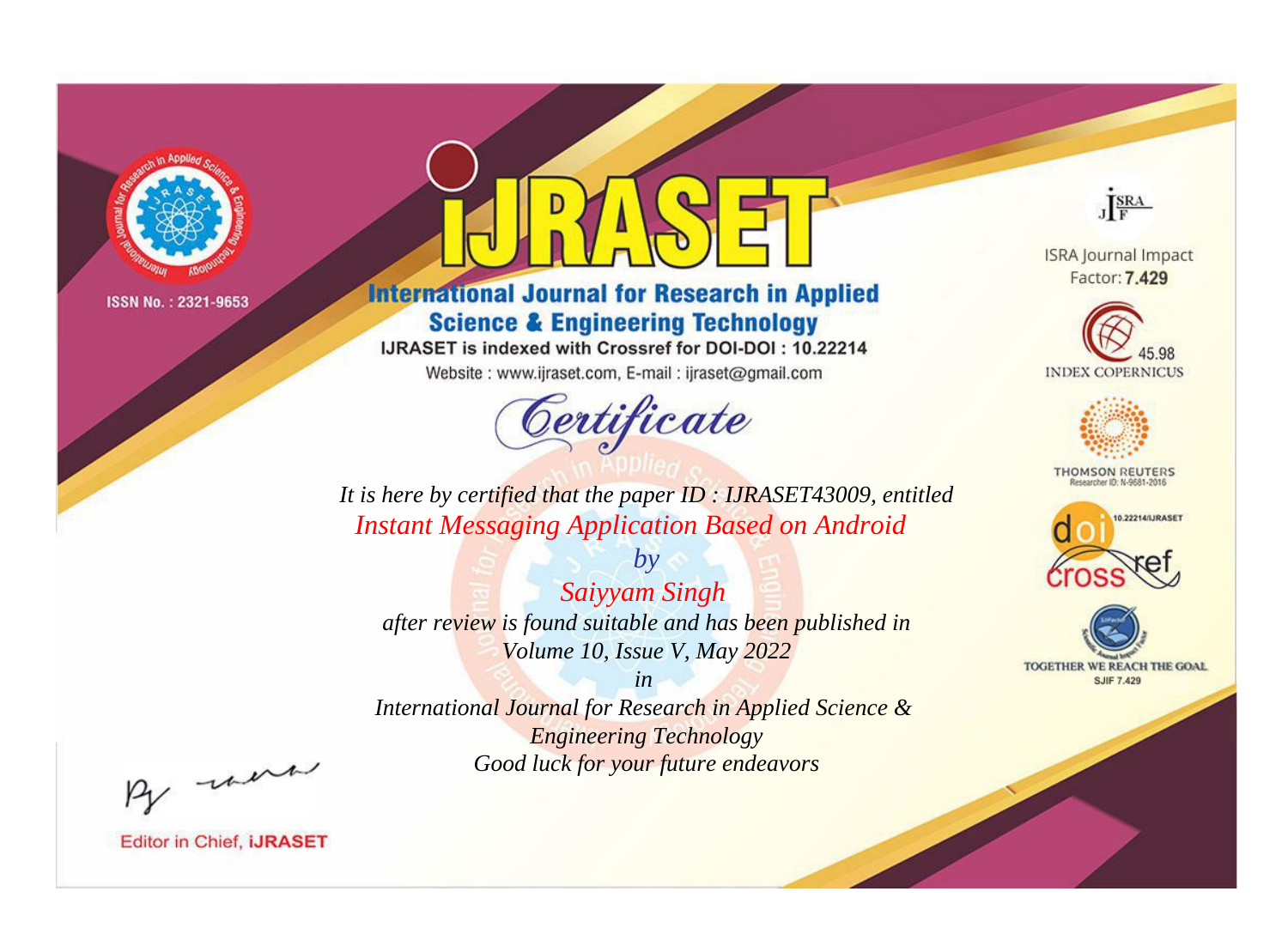

# **International Journal for Research in Applied Science & Engineering Technology**

IJRASET is indexed with Crossref for DOI-DOI: 10.22214

Website: www.ijraset.com, E-mail: ijraset@gmail.com



JERA

**ISRA Journal Impact** Factor: 7.429





**THOMSON REUTERS** 



TOGETHER WE REACH THE GOAL **SJIF 7.429** 

*It is here by certified that the paper ID : IJRASET43009, entitled Instant Messaging Application Based on Android*

*by Vedant Bhatnagar after review is found suitable and has been published in Volume 10, Issue V, May 2022*

*in* 

*International Journal for Research in Applied Science & Engineering Technology Good luck for your future endeavors*

By morn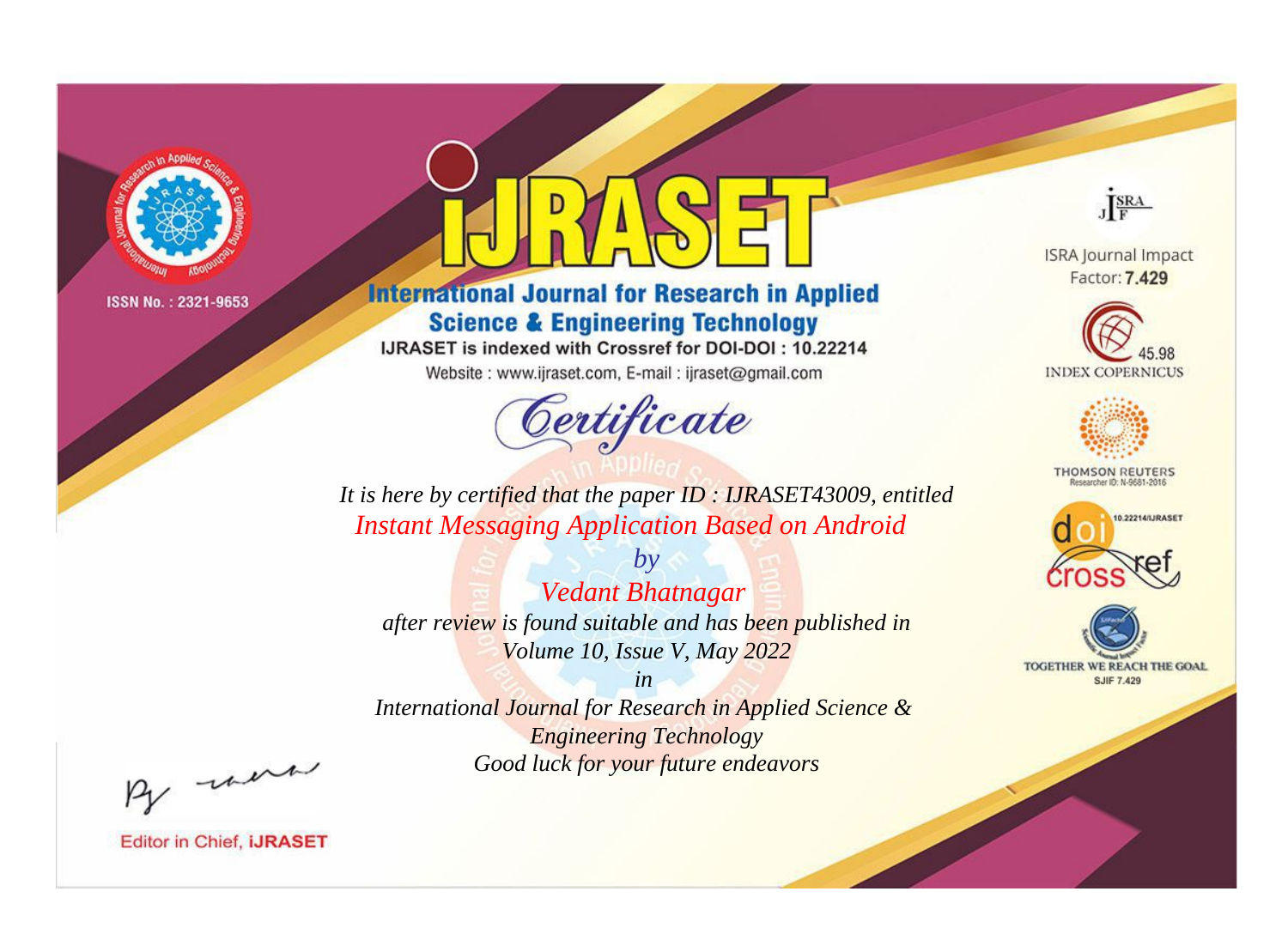

# **International Journal for Research in Applied Science & Engineering Technology**

IJRASET is indexed with Crossref for DOI-DOI: 10.22214

Website: www.ijraset.com, E-mail: ijraset@gmail.com



JERA

**ISRA Journal Impact** Factor: 7.429





**THOMSON REUTERS** 



TOGETHER WE REACH THE GOAL **SJIF 7.429** 

*It is here by certified that the paper ID : IJRASET43009, entitled Instant Messaging Application Based on Android*

*by Sarthak Gautam after review is found suitable and has been published in Volume 10, Issue V, May 2022*

*in* 

*International Journal for Research in Applied Science & Engineering Technology Good luck for your future endeavors*

By morn